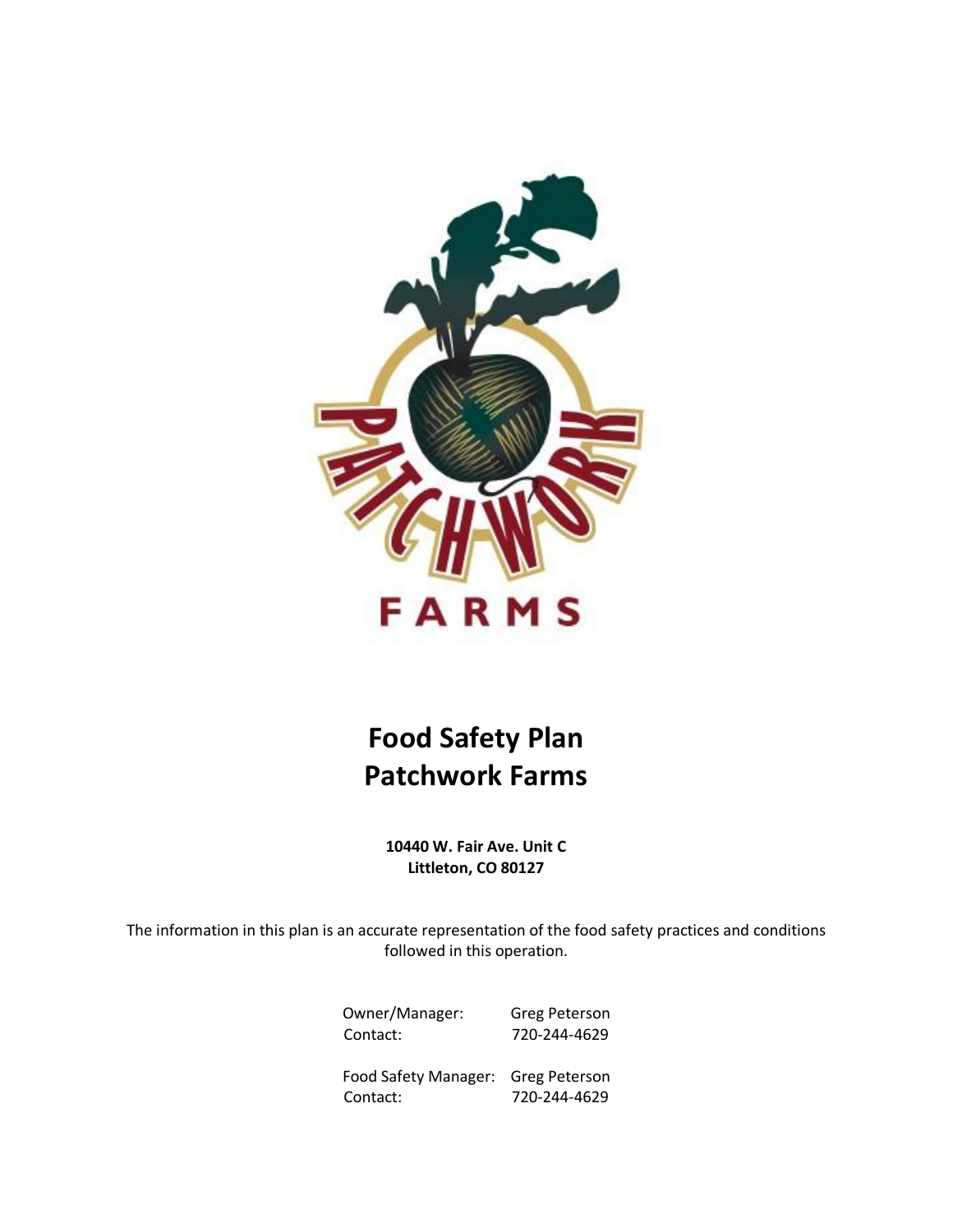#### **Personnel**

| <b>Name</b>           | <b>Contact Information</b> |                                       | In charge of: |
|-----------------------|----------------------------|---------------------------------------|---------------|
| <b>Greg Peterson</b>  | 720-244-4629               | petersongap@comcast.net   Food Safety |               |
| <b>Cindy DeLarber</b> | 303-803-7916               | cdelarber@comcast.net                 |               |

#### **Food Safety Plan Infraction Policy**

If a worker does not follow acceptable sanitary practices, he/she is verbally corrected and retrained if needed. If we see repeated lapses in good sanitary and hygienic practices in any farm worker, we will more them to a part of the operation that does not involve handling the produce or they will be dismissed.

| <b>Infraction</b> | Date | <b>Corrective Action</b> | <b>Employee Involved</b> |
|-------------------|------|--------------------------|--------------------------|
|                   |      |                          |                          |
|                   |      |                          |                          |
|                   |      |                          |                          |
|                   |      |                          |                          |
|                   |      |                          |                          |

#### **Traceability Program and Mock Recall Documentation**

In the event of a food safety issue related to our products, Patchwork Farms will protect the public health by efficiently identifying and removing unsafe food from the distribution chain and informing consumers of potentially hazardous food in the marketplace. This plan will be tested annually through a mock recall to ensure it functions effectively.

#### **Identify the Concern**

A recall may be initiated in a few ways: 1) consumer complaint(s); 2) notification by a regulatory agency of a food safety issue; or 30 an internal operations discovery or laboratory report indicating a potential food safety issue.

After receiving a consumer complaint, notification by a regulator of food safety issue, or an internal discovery of a condition that could create a food safety risk, the Recall Team Leader will assess the severity of the issue. If the consumer complaints are related to adverse health effects caused by the farm's products, Patchwork Farms will assess the concern by consulting the Colorado Department of Agriculture's (CDA) Food Quality Assurance Department

If Patchwork Farms receives more than one consumer complaint about adverse health effects caused by one of our products, we will consider the situation to be a potential foodborne disease outbreak and will contact the local health department.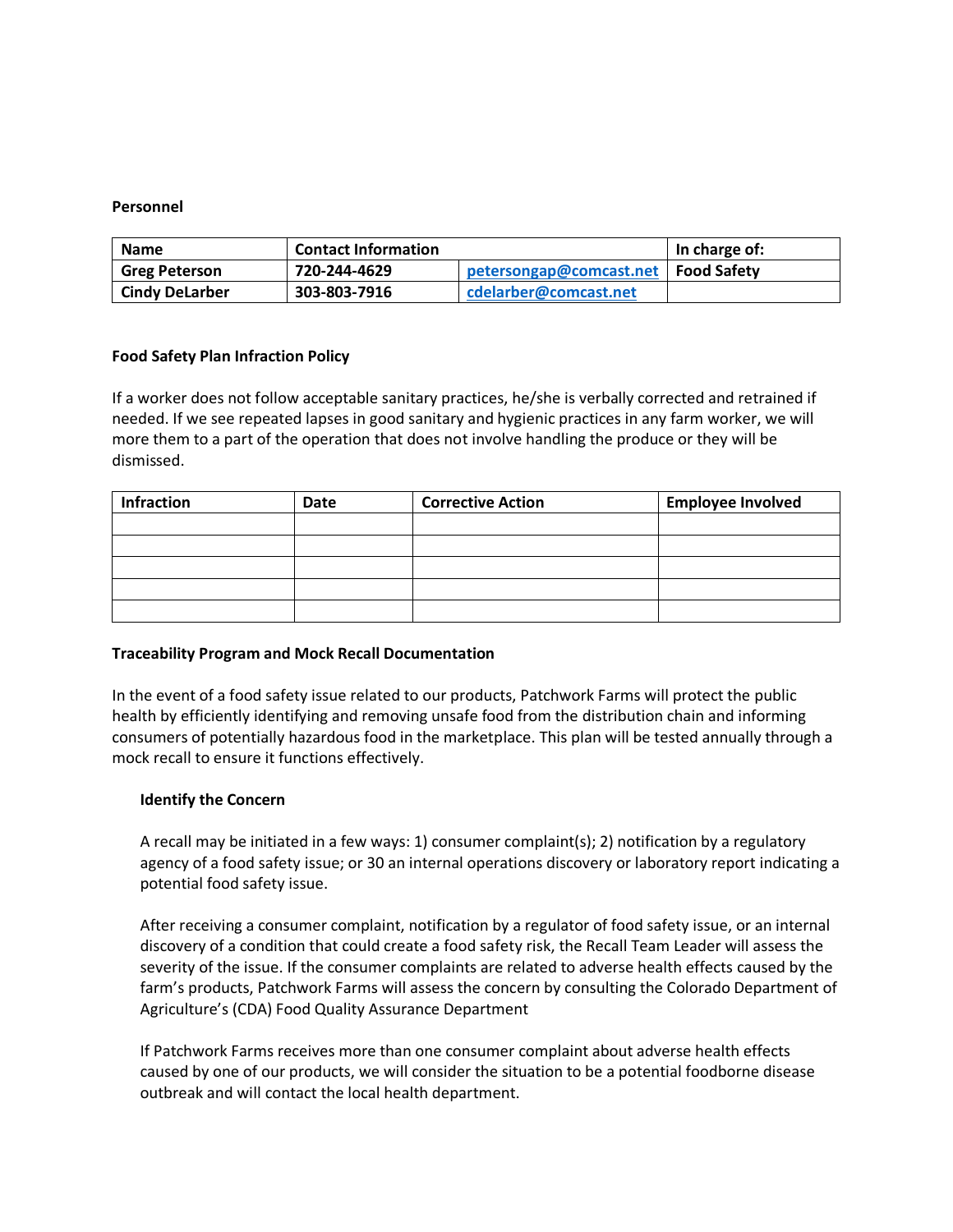If no risk is found after a thorough investigation, a consumer complaint may be handled internally and no further action may be necessary. If the investigation determines there may be a minimal risk associated with a product which is not likely to cause adverse health consequences (such as improper labeling), the product will be removed from the market and the issue corrected. However, if Patchwork Farms find a potential risk of adverse health consequences from one of our products of that a product is adulterated or misbranded, a recall will be initiated. In the case of a potential recall, the Recall Team Leader must document all information available to support the decision – either to recall, or not.

If Patchwork Farms is notified by the county health department, the Colorado Department of Public Health and Environment, or the federal Food and Drug Administration (FDA) that our products could be implicated in a foodborne illness outbreak, we will make a record of the communication, assemble the recall team, contact our legal counsel and insurance agent, if applicable, and start an internal investigation in coordination with the agencies.

# **Initiate the Recall**

After the decision to initiate a recall, the Recall Team will assemble, notify regulatory agencies (if not previously notified), and determine the recall's scope. To determine the class and scope of the recall, Patchwork Farms will consider 1) whether any disease or injuries have already occurred from use of the product; 2) the seriousness of the health hazard; 3) the immediate and long-range consequences; and 4) the ability to identify and quantify the defective product in the marketplace.

Patchwork Farms will use the following FDA class levels of recall:

- Class I: A situation where serious (possibly even fatal) health consequences may result if the product is consumed. Examples include Listeria or Salmonella in food. A public alert is usually issued.
- Class II: A situation where a health hazard might exist but the probability is remote. A public health alert may be issued. An example is a food containing an undeclared allergen.
- Class III: A situation where a food violates federal regulations, but is unlikely to cause adverse health consequences, and where a public alert is not usually issued. An example is a food with a minor labeling issue.
- Market Withdrawal: A situation where a food has a minor violation that is not in violation of any food safety laws. The products may be withdrawn from the market without initiating a recall.

# **Notify the Regulatory Agencies**

When the decision to initiate a recall based on consumer complaints is made, the Recall Team will contact the county health department. If the issue is serious or life-threatening, the Recall Liaison will call the FDA's 24-hour emergency line at 1-866-300-4374.

# **Identify and Trace Affected Products**

The Recall Team Leader will initiate trace-back procedures to determine the products, number of units, units or measure, farm, harvest date, and lot numbers involved.

# **Notify Affected Parties**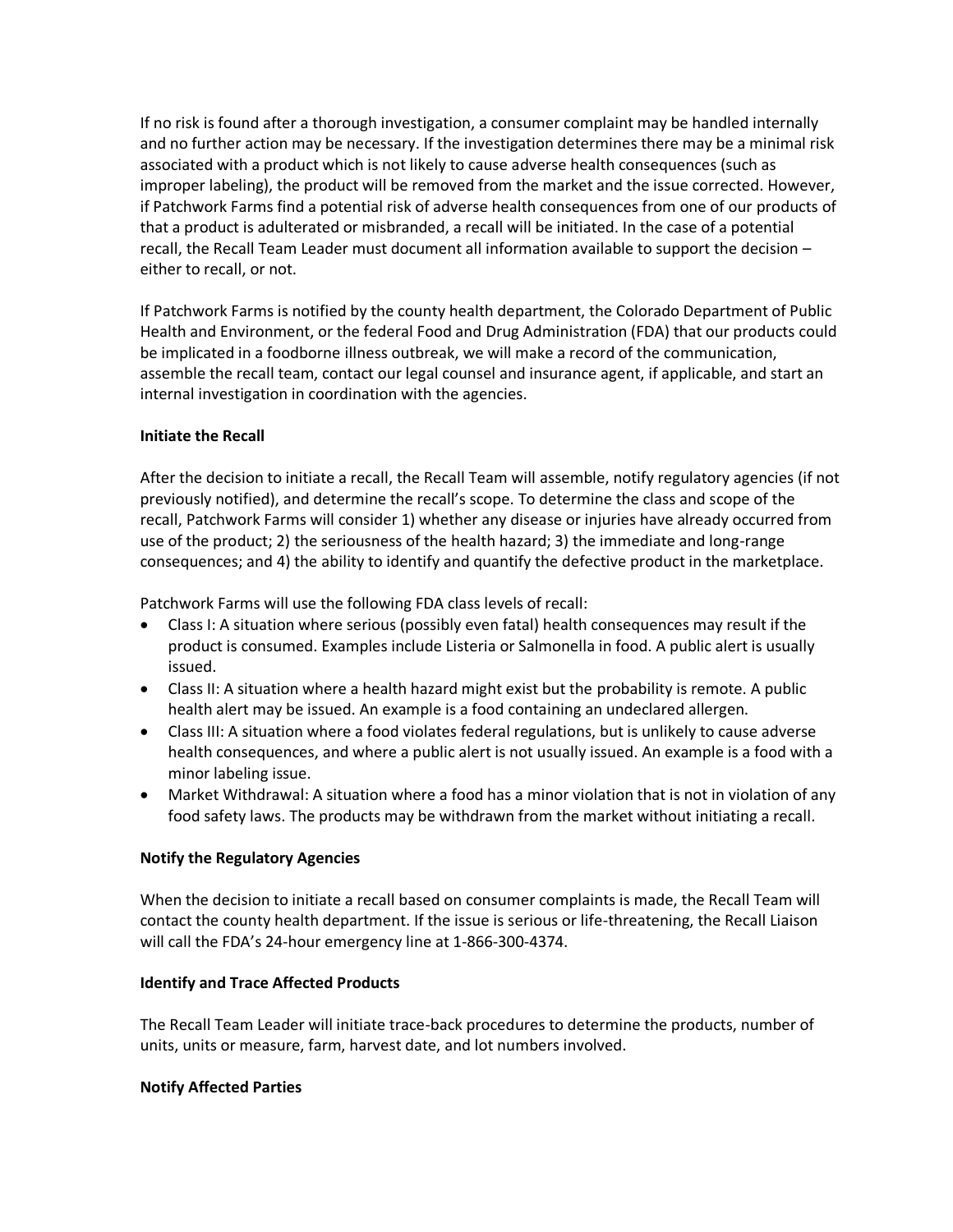The Recall Team Leader will work with overseeing regulatory agencies to send out all press releases and customer notification. If the products pose a significant health hazard and the recalled products are in the hands of consumers, a press release is usually appropriate.

Patchwork Farms will notify all wholesale, retail, and direct customers as soon as possible about the recall. Notification will be done through a telephone call, in person, or in writing (the preferred form of notification).

The notification must include:

- A complete description of the product and any codes used to identify the product,
- A description of the problem and any potential associated health hazards,
- The scope of the recall (wholesale, retail, or user level),
- Clear instructions regarding removing the product from sale, ceasing distribution, sub-recalling (if appropriate), returning the product, or modifying the product, and
- A return response form for all written notification so that customers can indicate they received the notification and follow the instructions.

# **Control and Dispose of Recalled Products**

The Recall Team Leader is responsible for ensuring all recalled products are controlled and disposed of appropriately. Patchwork Farms will make all reasonable efforts to remove affected products from the commerce stream.

All affected products in the control of Patchwork Farms will be detained and segregated to prevent reentry into the commerce stream. The Team will document all quantities and identification codes to help with reconciling product amounts and will clearly mark all affected product "not for sale or distribution." Patchwork Farms will work with the overseeing regulatory agencies on the appropriate method of disposal, and no products will be destroyed without first notifying regulatory agencies.

# **Determine the Recall's Effectiveness**

The Recall Team will perform and document effectiveness checks of the recall to prove that all known, affected customers were notified of the recall and have taken appropriate action.

# **Terminate the Recall**

The Recall Team will need to evaluate whether all possible customer responses have been received and if it is reasonable to assume that the recalled product has been recovered, corrected, reconditioned, or destroyed. The overseeing regulatory agencies will notify Patchwork Farms when the recall is terminated.

# **Remedy the Cause and Restore Operations**

The Recall Team will take corrective and/or preventive measures to remedy the issue. After the recall, the team will update, revise, and make all necessary amendments to this plan. Finally, Patchwork Farms will focus on fully restoring operations.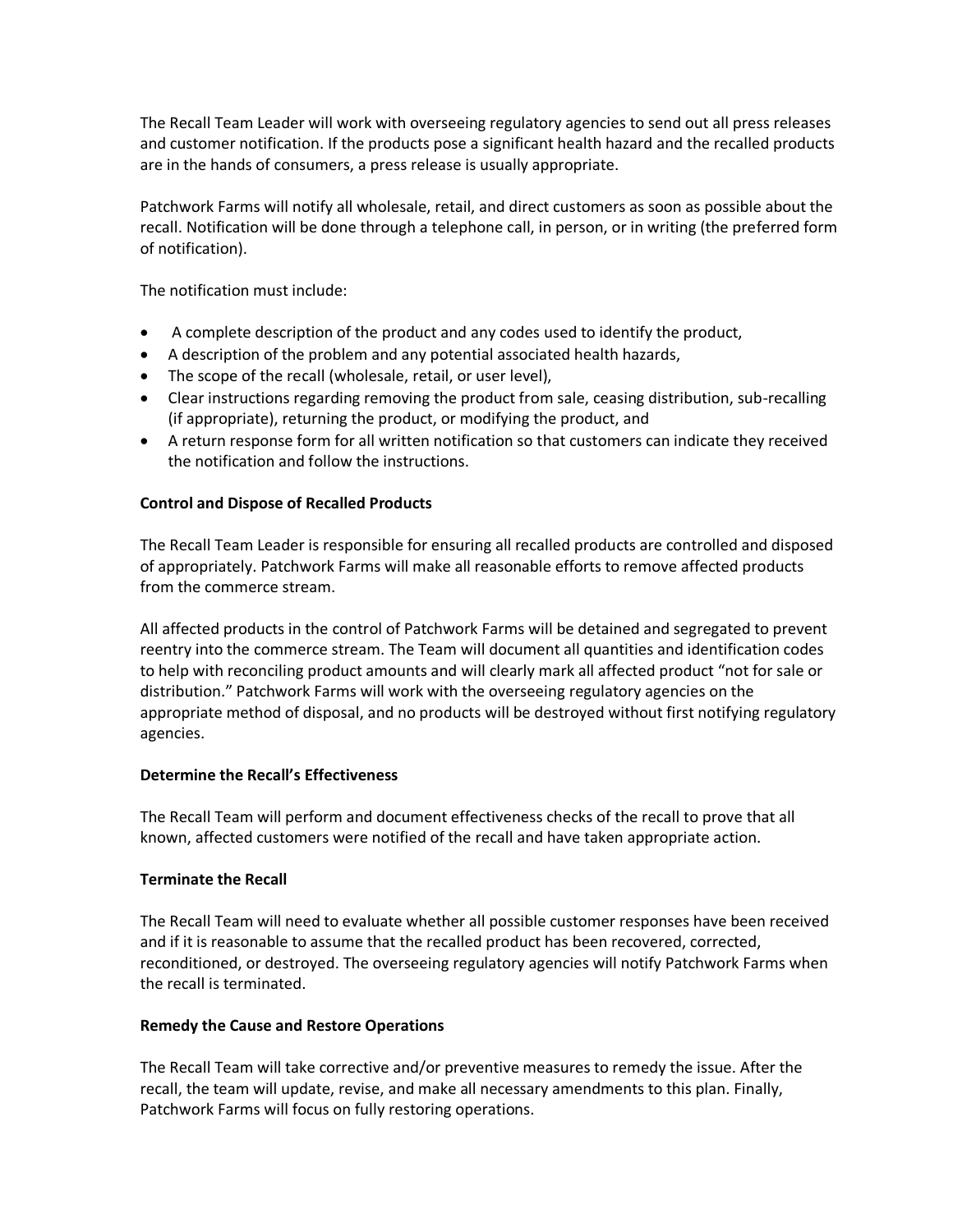| <b>Mock Recall Log</b>                                           |                        |                      |                                                               |                   |                                 |                                                    |                                       |
|------------------------------------------------------------------|------------------------|----------------------|---------------------------------------------------------------|-------------------|---------------------------------|----------------------------------------------------|---------------------------------------|
| Date Conducted:                                                  |                        |                      |                                                               |                   |                                 |                                                    |                                       |
| <b>Buyer Name:</b>                                               |                        |                      |                                                               |                   |                                 |                                                    |                                       |
| <b>Buyer contact</b>                                             |                        | Phone:               |                                                               |                   | Email:                          |                                                    |                                       |
| information:                                                     |                        |                      |                                                               |                   |                                 |                                                    |                                       |
| <b>Harvest Information</b>                                       |                        |                      | <b>Mock Recall Information</b><br><b>Shipping Information</b> |                   |                                 |                                                    |                                       |
| Product<br>name/<br>shipping<br>unit                             | Date/time<br>harvested | Date/time<br>shipped | Lot<br>number                                                 | Amount<br>Shipped | Date/time<br>buyer<br>contacted | Amt of<br>product<br>remaining<br>at buyer<br>site | Amt of<br>product<br>sold by<br>buyer |
|                                                                  |                        |                      |                                                               |                   |                                 |                                                    |                                       |
| <b>Mock Recall Results:</b>                                      |                        |                      |                                                               |                   |                                 |                                                    |                                       |
| <b>Corrective Actions Taken:</b>                                 |                        |                      |                                                               |                   |                                 |                                                    |                                       |
| Attach buyer confirmation of successful mock recall to this form |                        |                      |                                                               |                   |                                 |                                                    |                                       |

# **Sample Tracking Label**

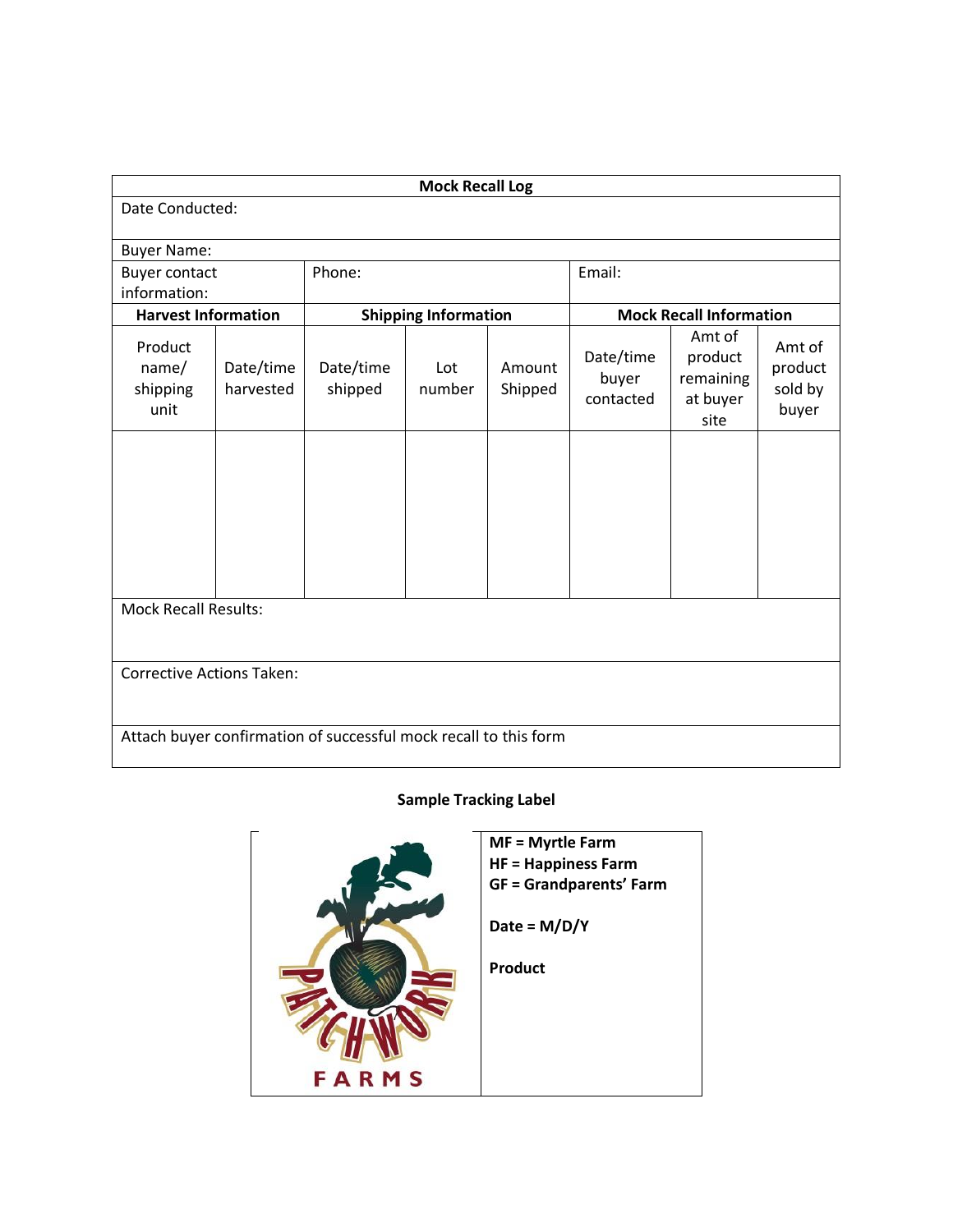#### **Worker Health, Hygiene, and Sanitary Practices Policy**

Any person who, by medical examination or supervisory observation, is shown to have, or appears to have an **illness**, **open lesion** (including boils, sores, or infected wounds, and/or **any other abnormal source of microbial contamination** by which there is a reasonable possibility of contamination of food, food-contact surfaces, packaging materials shall be excluded from operations which may result in such contamination until the condition is corrected.

No persons with any disease capable of being transmitted to others through the contamination of food shall work in any capacity which brings them into direct contact with food products, product-contact surfaces or packaging.

**Workers must wear** suitable, clean outer garments including boots or shoes. Maintain adequate personal cleanliness. Maintain gloves if used; replace if soiled Glove should be of an **impermeable** material. Impermeable materials do not allow water, oils, or other materials in the food to be absorbed by or pass through the glove. Both vinyl and latex are acceptable materials.

#### **Drinking Water Use and Source**

Potable water is from a municipal source. Water for drinking will be brought on site in clean, sanitized, covered containers. Workers will be encouraged to bring sealable reusable containers. However, disposable cups will also be provided.

#### **Toilet Facilities**

The Myrtle Farm has an indoor facility.

The Happiness Farms has a portable unit on site.

| Maximum Number of employees on site at any one time: | $\mathcal{L}$ |
|------------------------------------------------------|---------------|
| Number of Toilet Facilities withing % mile walk:     |               |
| Ratio of employees to toilet facilities:             | 2:1           |

# **Farm and Field Maps**

Myrtle Farm – Crop production only – 4,200 sq ft

Happiness Farm - Crop production only - 2,500 sq ft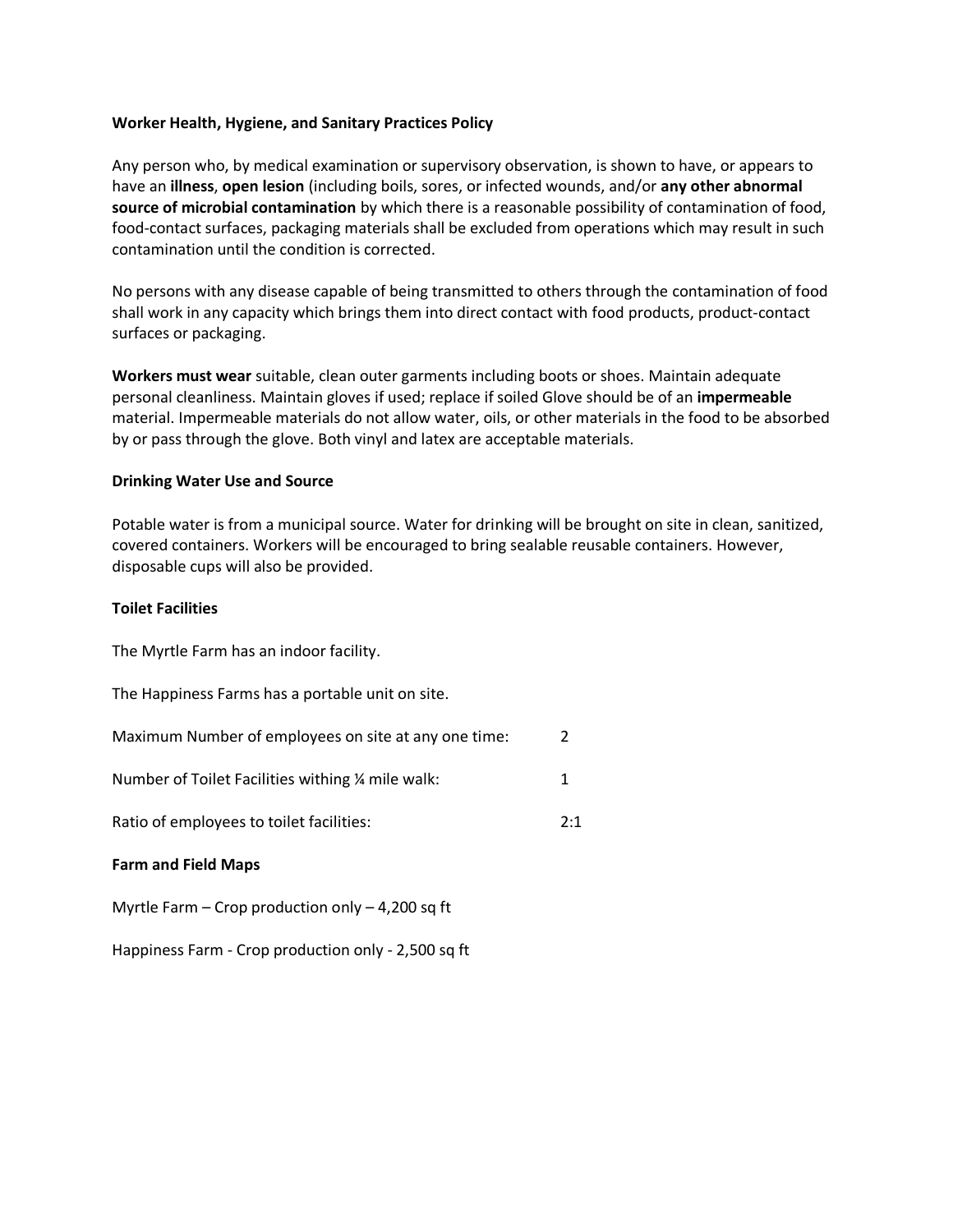# **Myrtle Farm - Lakewood**

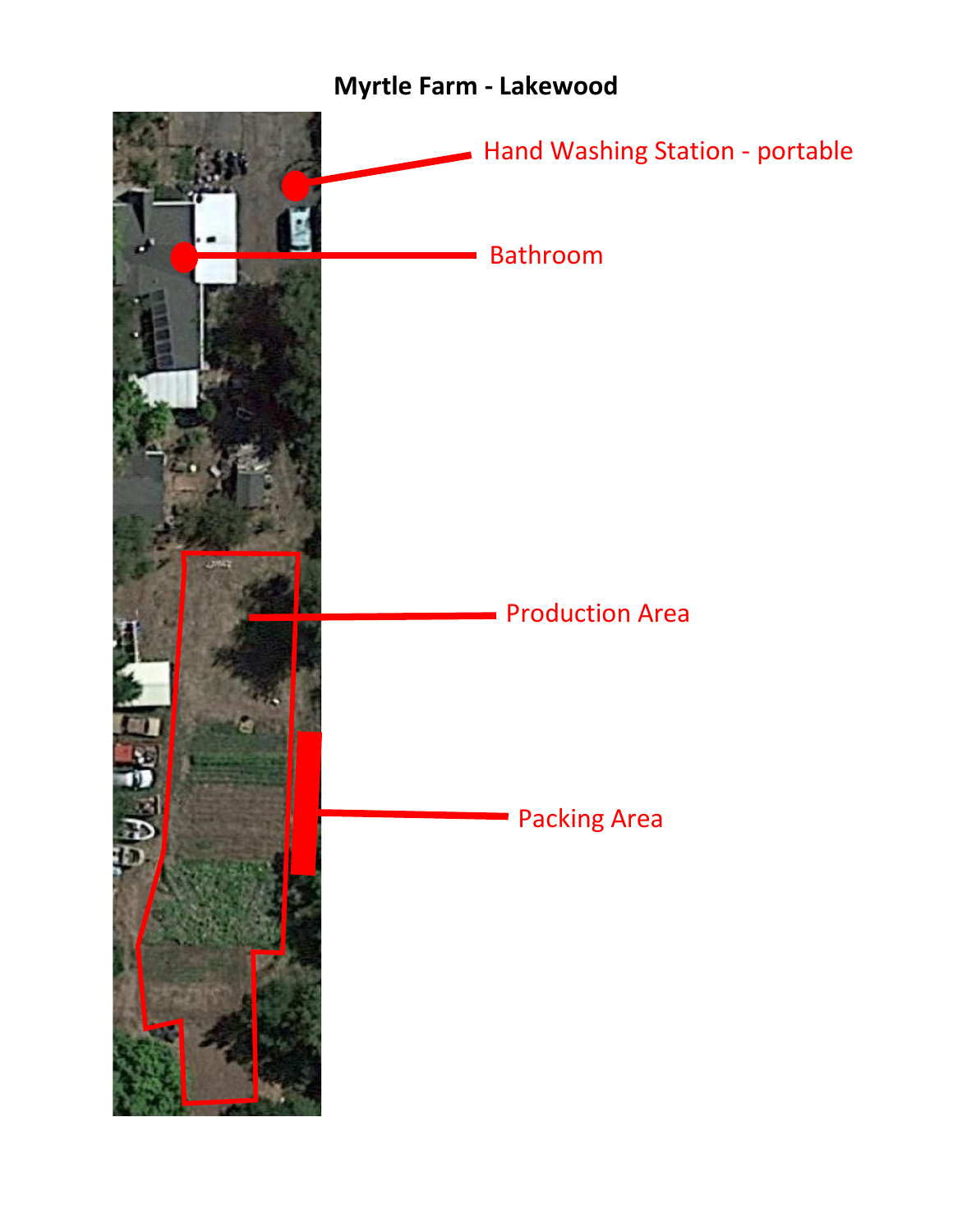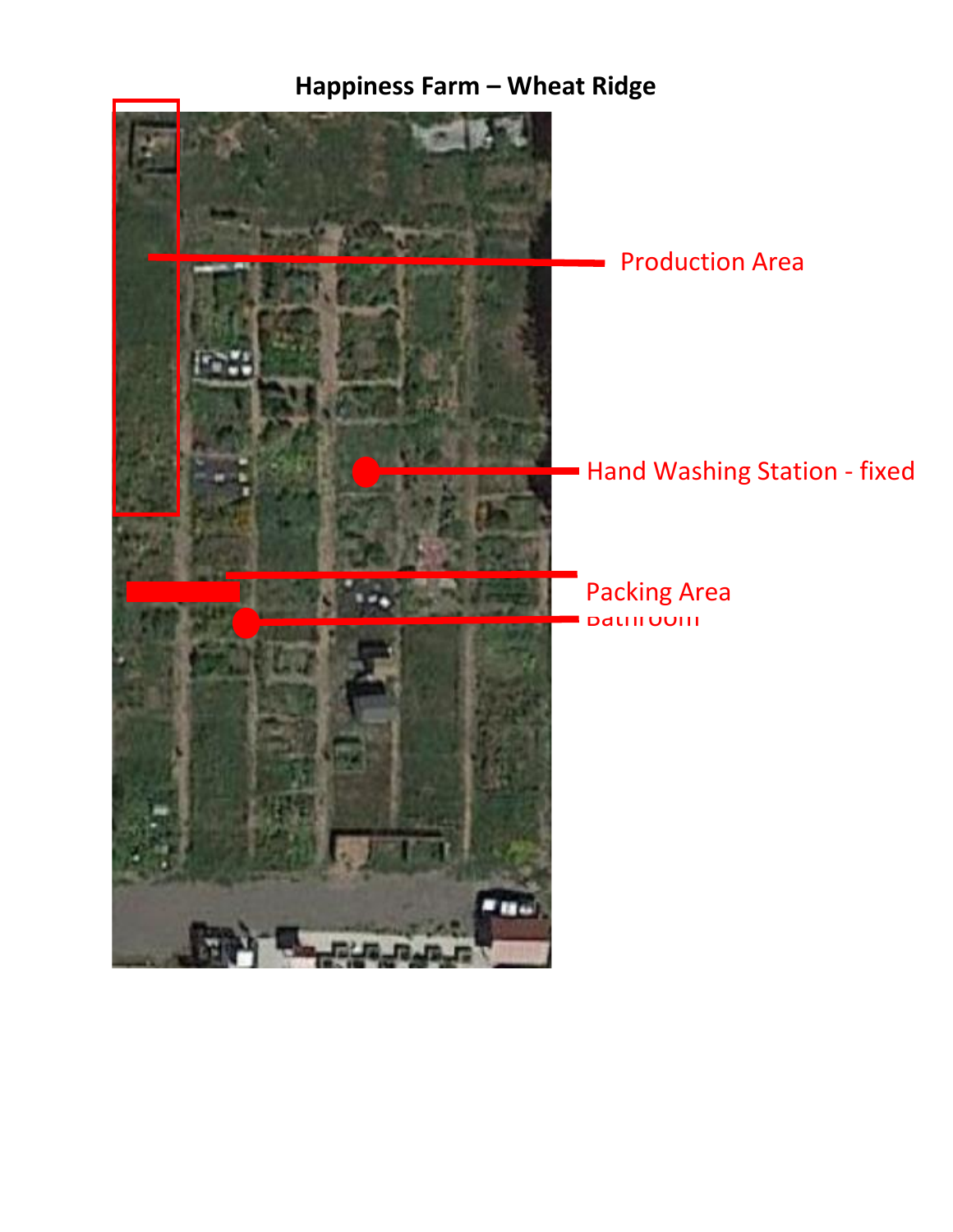#### **Water Quality**

#### **Water Use and Source**

Water for drinking, hand washing, and cleaning food contact surfaces are all from a municipal water source

Irrigation Water is surface water from the Agricultural Ditch and Salisbury Lateral.

All of our microbial testing is done by Colorado Analytical Labs, which uses Good Laboratory Practices (GLP). Samples are taken by the food safety manager according to the GLP lab instructions and established procedures. Proper containers for testing are provided by Colorado Analytical Labs. Samples are delivered by hand less than eight hours than they were taken. Samples are taken directly from the irrigation system.

Surface water is tested at least three times throughout the season. The requirement for agricultural water used during growing activities is a microbial water quality profile (MWQP), based on a rolling 4 year data set of water testing results, that has a **geometric mean** (GM) of 126 or less CFU generic *E. coli*/100 mL water and a **statistical threshold value** (STV) of 410 or less CFU generic *E. coli*/100 mL water.

#### **Animals, Wildlife, Livestock Policy**

We do all that we can to keep domestic and wild animals out of fields. There are no domestic animals on any farm site. The presence of wild animals in the area is inevitable and we cannot completely control them. However, every day when we work in the fields, we routinely monitor the growing area for animal activity including the presence of animal droppings.

Just before and during harvest we check for damage or contamination by domestic or wild animals. If we observe animal droppings in our produce growing fields, we mark off an area within a three-foot radius of the contamination site. We do not allow any the crop in this location to be sold to customers. Instead, it is removed and disposed of by composting.

#### **Sewage and Manure**

At our farm locations sewage is either treated by a municipal wastewater treatment facility, or portable containment system. Portable containment systems are cleaned and maintained by a contracted service.

In some years, we apply raw manure to our fields. Whenever raw animal manure is used, it is applied to soil at least 120 days before harvest. We document applications in the Field Application Log which includes information on spreading dates, field locations, the number of acres, type of manure applied, which crops are going in those locations, and the rate of application. Because we do not apply raw manure to adjacent fields during the growing season, there is no risk of particles drifting onto our produce crop.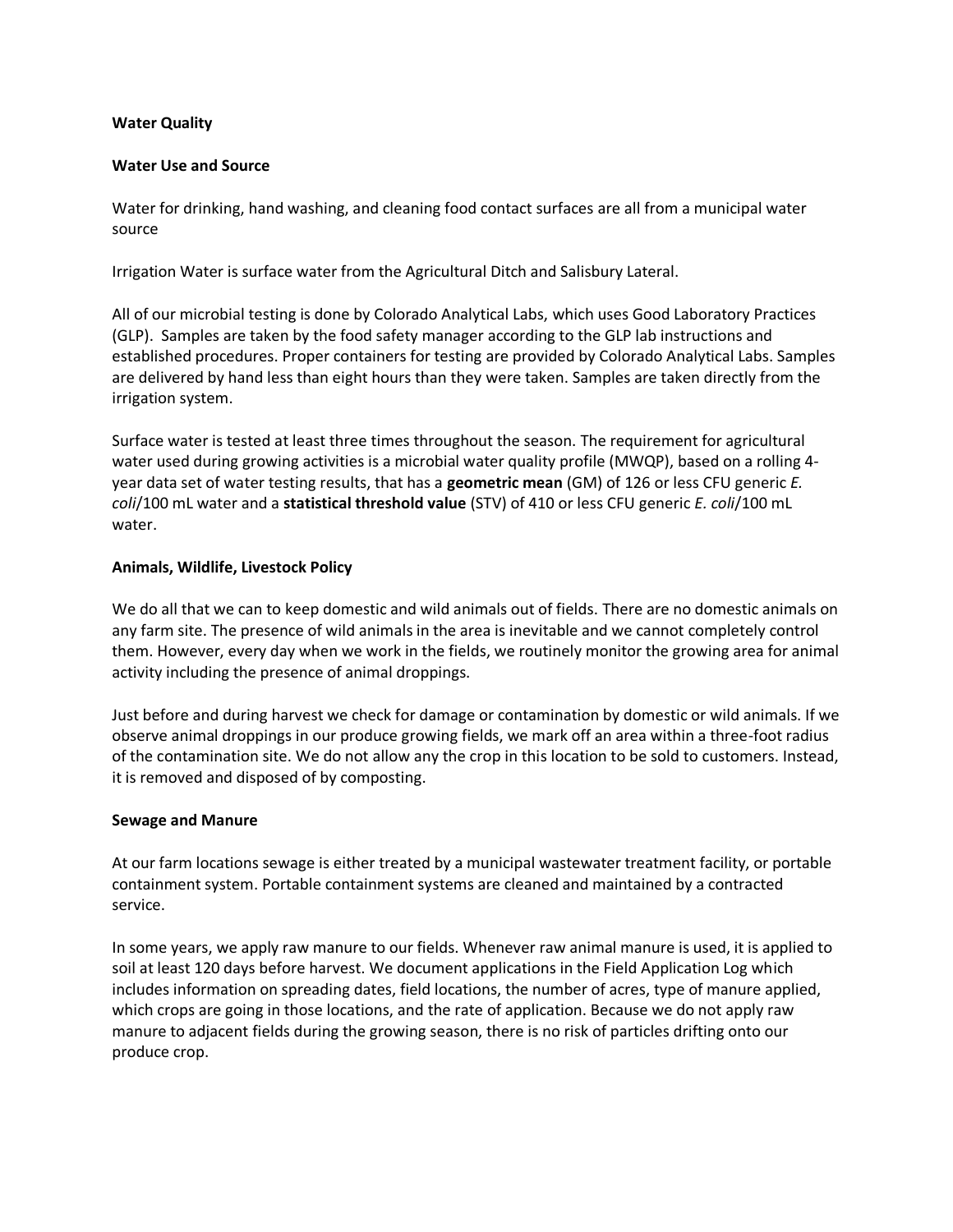We collect produce culls, used seedling soil, and other biodegradable farm waste such as weeds, kitchen and yard waste for composting. Static compost piles are turned at least five times and must reach 131 degrees Fahrenheit for 15 days. Afterwards, it must cure until it reaches ambient temperature. All compost undergoes microbial testing, especially for e coli.

# **Soil Amendments**

Alfalfa Meal – Standlee Premium Alfalfa Pellets for horse feed are applied to soil in the spring before planting. The amount of application depends on soil testing and the need for nitrogen.

Seed – Seeds are purchased from several different seed providers: Johnny's Selected Seeds, Seeds, Trust, the Potato Garden, The Garlic Farm, Pinetree Seeds, Vermont Valley Community Farm, Ohio Heirloom Seeds, and Burpee Seeds

Mulch – Mulch is wood chips that are from trees and branches from the farm locations that are chipped on site.

Straw – Straw is sourced locally from different farm and garden centers.

#### **Soils/Previous Land Use**

The production areas have been grown at their current areas for less than five years. However, before Patchwork Farms the locations were either vacant land not used for any purpose or part of a community garden where produce was grown. Surrounding properties are residential and all soil is tested on an annual basis.

#### **Containers, Bins and Packaging Materials Policy**

All harvesting containers are stored off the ground, and covered during storage to protect them from contamination. Before harvesting starts, containers that come in direct contact with product are inspected for cleanliness and that they are intact and therefore are not likely to contaminate the products. Harvesting containers are never used for carrying or storing any non-produce items.

#### **Field Packing and Handling**

Only sound produce appropriate for the intended use is harvested. Produce that has been damaged or decayed is not harvested or is culled for composting. Product that is dropped or comes in contact with the ground is not harvested unless the product normally grows in contact with soil.

Packaging materials are appropriate and suitable for holding produce. Packaging materials are stored on pallets to keep them dry, clean and free from dirt or residue. They are stored separately from hazardous chemicals, toxic substances and other sources of contamination. We inspect the packaging and the packing area for signs of pests and take steps to eliminate them when they are found. Produce packed in the field can come in direct contact with the soil with careful attention to avoid and reduce soiling the containers and when feasible harvest carts and wagons are used to reduce contact with soil.

# **Postharvest Handling and Storage**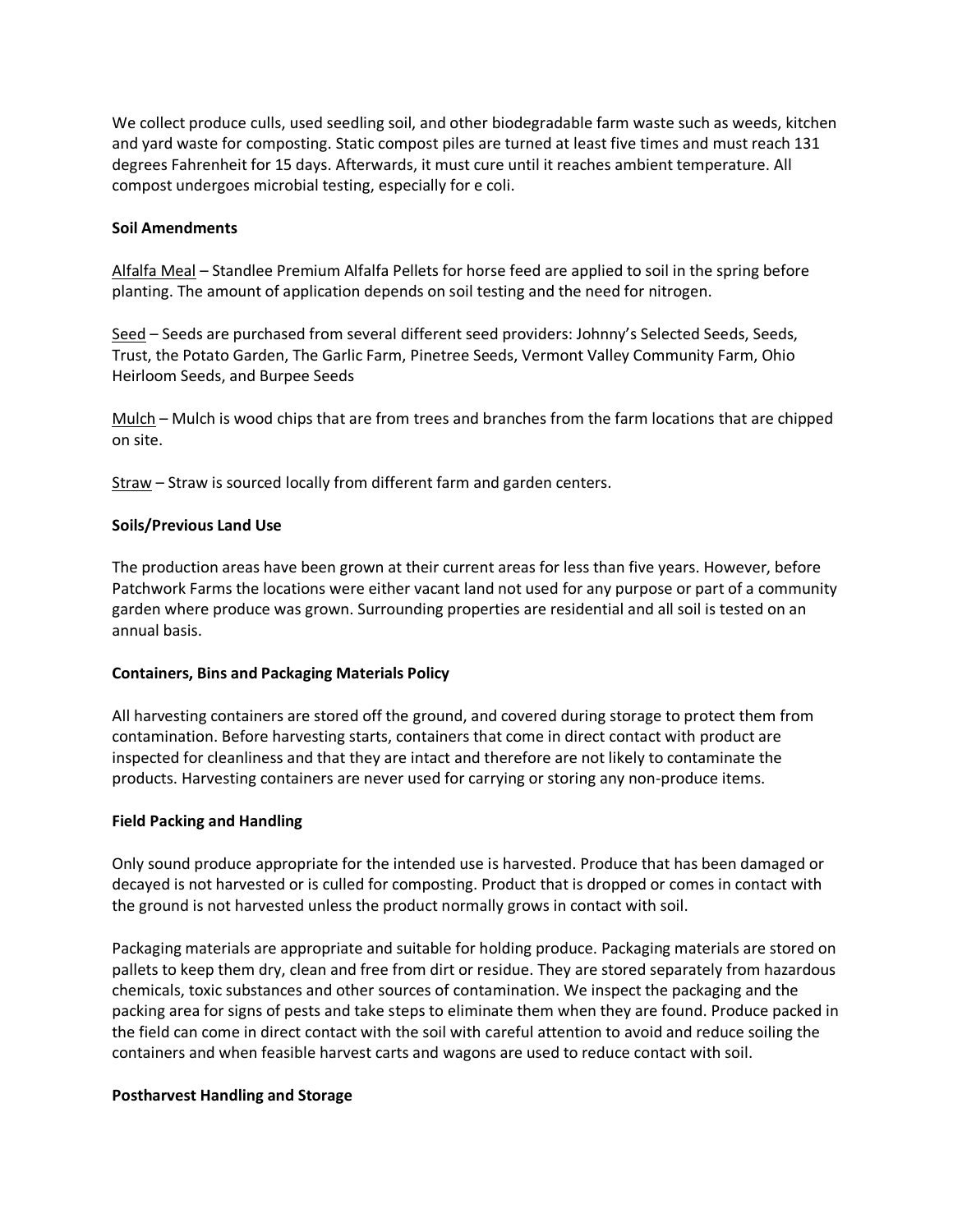Pallets, produce bins, totes and any materials that come in contact with the produce or the containers during handling or storage are cleaned before the harvest season begins with a detergent and then sanitized with 1% chlorine solution so they are not a source of contamination. If they become excessively dirty during harvesting, they are rinsed with potable water and allowed to drain dry before they are used again.

Workers are instructed to throw away any product that has become contaminated by toxic chemicals or other harmful substances during harvesting operations and to report the incident to their supervisor. Supervisors are to determine the cause of the incident and to correct procedures and conditions if necessary.

Chemicals, including cleaning and maintenance compounds are stored when not in use in a storage cabinet that is separate from harvested produce and equipment and tools that contact produce.

# **Chemical Storage and Application**

Agricultural chemicals are not stored at any farm sites. They are stored off-site in an area dedicated to only agricultural chemicals, and in a covered, clean, dry location that is temperature appropriate. The chemicals stored and used at our sites are:

- Neem Oil
- Tomcat Rodent Repellent Granules

Data related to application are kept in the Field Application Guide.

# **Chemical Application Training**

| <b>Farm Employees</b> |                            |                         |                           |  |
|-----------------------|----------------------------|-------------------------|---------------------------|--|
| <b>Name</b>           | <b>Contact Information</b> |                         | <b>Training Type/Date</b> |  |
| Greg Peterson         | 720-244-4629               | petersongap@comcast.net | Pesticides 5/2020         |  |
|                       |                            |                         |                           |  |
|                       |                            |                         |                           |  |

#### **Pest Control Management**

Neem oil (2tbs for every gallon of water) is applied to leafy crops like cherry tomatoes, cucamelons, peppers and herbs. It is applied in the evening starting in June every 1 to 2 weeks or less if needed. This is mainly a preventive form of pesticide that does little if insects are already present on the crop.

Tomcat Rodent Repellent Granules are applied at 1 pound for every 500 sq ft about twice during the summer. The granules are only applied with the winter squash crops to repel squirrels and rabbits.

Fine netting is also used on certain crops like basil to keep insects, especially grasshoppers, off of the crop.

We rotate crops on every farm, which helps mitigate pest problems.